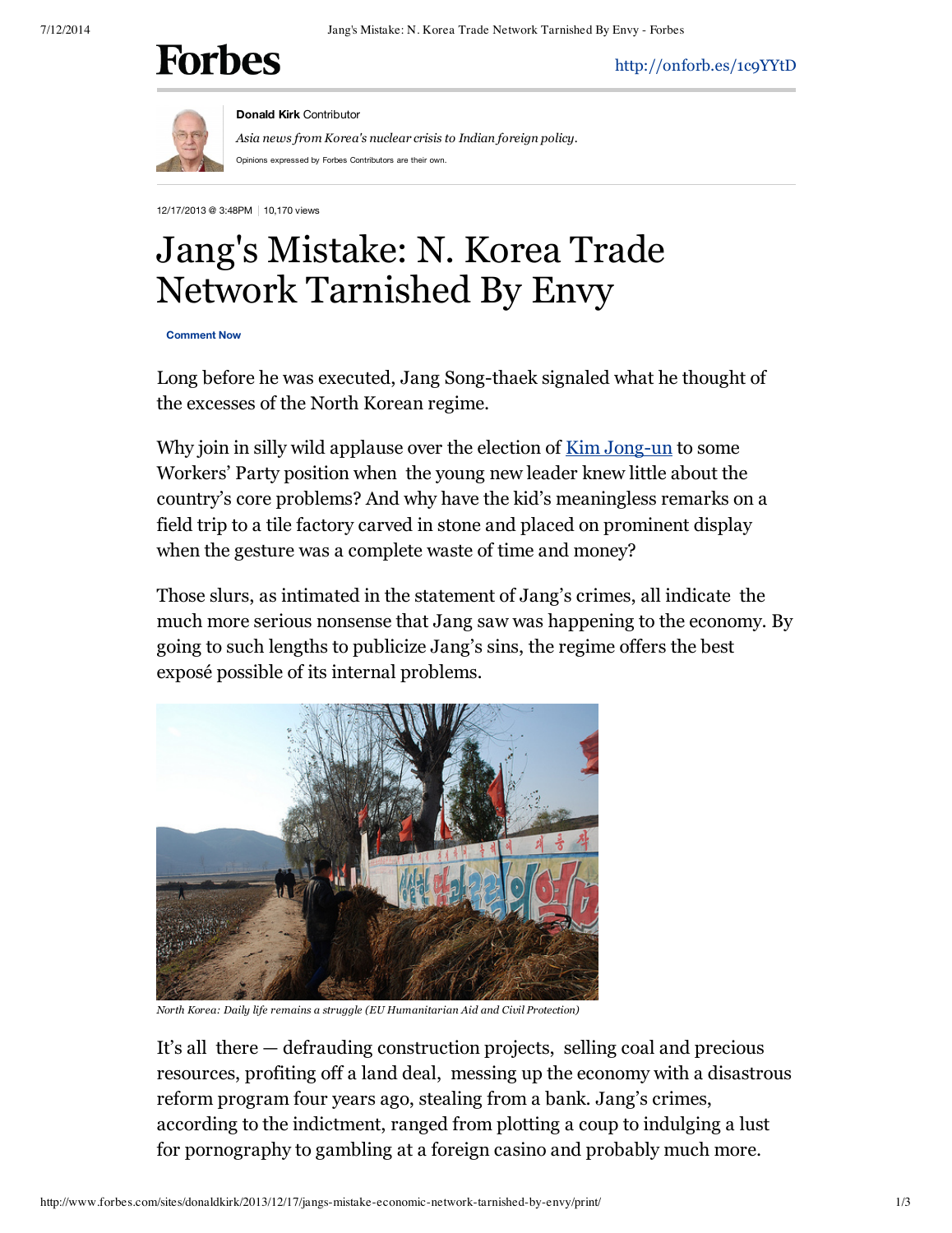7/12/2014 Jang's Mistake: N. Korea Trade Network Tarnished By Envy - Forbes

The C words, "chaos," "catastrophe" and "collapse," also "coup," all of which Jang is accused of conspiring to create, figure in the indictment Some of this stuff seems like the kind of reading one might expect in a report on the malfeasance of some titan of finance and industry in a capitalist society, not in a country that goes to incredible lengths to hide its internal problems.

The authors of the indictment were, of course, seizing upon all they could imagine to pillory Jang. You can picture this man having a great time as he ran his network of state trading companies on deals mainly with China, but there's no way to prove anything. Jang is "not only a scapegoat," says Bruce Klinger of the Heritage Foundation. "He's blamed not only for the current state of the economy but for the future."

But how did Jang come under such scrutiny? Bruce Bechtol, author of such works as "Defiant Failed State" and "Red Rogue," believes the arch-villain in the drama was Choe Ryong-hye, political director of the armed forces, a fourstar general, possibly a vice marshal, who has little real military background but long experience in undermining rivals. "He is a guy whom Kim Jong-un can rely on to spy on the military," says Bechtol. "He may well have been spying on Jang."

Choe's ascendance was obvious when he, not Jang, visited Beijing last May to meet Chinese leaders. Jang might have been expected to go since he had made the journey amid much ceremony in August 2012, seeing Hu [Jintao](http://www.forbes.com/profile/jintao-hu/), then the president, and talking about economic reform.

Clearly Hu's successor, President Xi [Jinping,](http://www.forbes.com/profile/xi-jinping/) had other ideas, as did Kim Jong-un, who had to have rejected Jang for a return trip while sending Choe in his place. But why? Was Jang a real reformer — or pocketing too much for himself while fantasizing himself as not just an adviser to Kim Jong-un but his surrogate and possible successor?

The answers may never be clear, but Jang's economic success was definitely cause for envy — and suspicion.

Now North Korea is recalling managers from China who might have been close to Jang, who had to have formed an extensive network with the Chinese. He was so effective, says Stephanie Kleine-Ahlbrandt of the U.S. Institute for Peace, that Chinese-North Korean trade increased to \$6 billion in 2012. "Jang had the Midas touch," she says. 'They are trying to rip the tentacles from Jang's network."

Jang may well have been making a fortune for his own purposes. The indictment's reference to selling "precious natural resources," according to Kleine-Ahlbrandt, is "a clear reference to China." His offense may have been